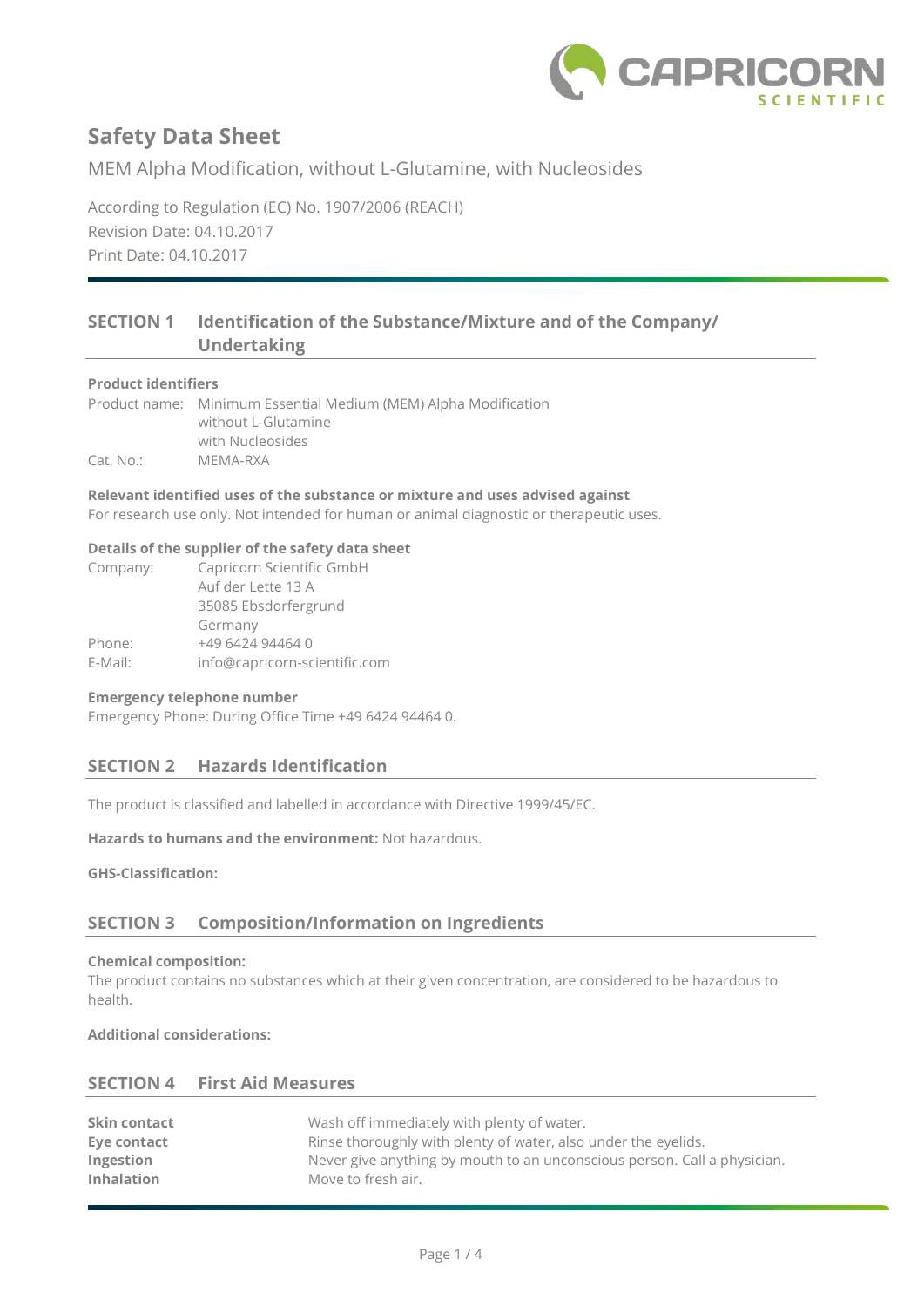

MEM Alpha Modification, without L-Glutamine, with Nucleosides

According to Regulation (EC) No. 1907/2006 (REACH) Revision Date: 04.10.2017 Print Date: 04.10.2017

# **SECTION 5 Firefighting Measures**

**Suitable extinguishing media** Dry chemical.

**Special protective equipment for firefighters** Wear self-contained breathing apparatus and protective suit.

## **SECTION 6 Accidental Release Measures**

| <b>Personal precautions</b>    | Use personal protective equipment.     |
|--------------------------------|----------------------------------------|
| <b>Methods for cleaning up</b> | Soak up with inert absorbent material. |

# **SECTION 7 Handling and Storage**

### **Handling**

No special handling advice required.

#### **Storage**

Keep in properly labelled, tightly closed containers; store at +2°C to +8°C.

**VbF-Class:** Not applicable

## **SECTION 8 Exposure Controls/Personal Protection**

#### **Technical measures to limit exposure:**

Ensure adequate ventilation, especially in confined areas.

## **Personal protective equipment**

Personal Protective Equipment requirements are dependent on the user institution's risk assessment and are specific to the risk assessment for each laboratory where this material may be used.

| <b>Respiratory protection</b> | In case of insufficient ventilation wear suitable respiratory equipment. |
|-------------------------------|--------------------------------------------------------------------------|
| <b>Hand protection</b>        | Impervious chemical-resistant gloves.                                    |
| Eye protection                | Safety glasses with side-shields.                                        |
| Skin and body protection      | Lightweight protective clothing.                                         |
| <b>Hygiene measures</b>       | Handle in accordance with good industrial hygiene and safety practice.   |

# **SECTION 9 Physical and Chemical Properties**

## **Information on basic physical and chemical properties**

| Physical state at 20°C: | Liguid      |
|-------------------------|-------------|
| Color:                  | Red         |
| Odor:                   | Odorless    |
| $pH$ :                  | $7.0 - 7.5$ |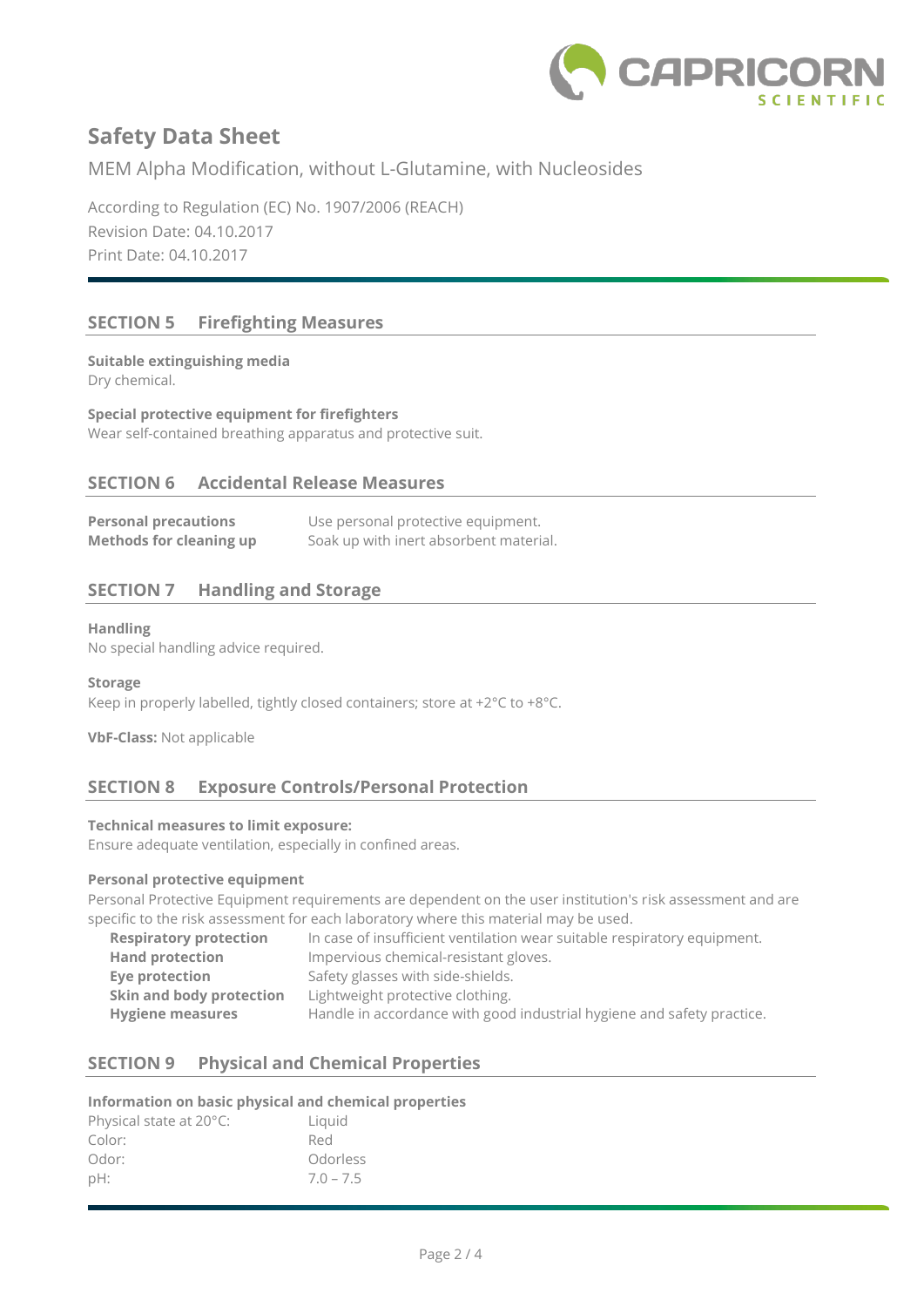

MEM Alpha Modification, without L-Glutamine, with Nucleosides

According to Regulation (EC) No. 1907/2006 (REACH) Revision Date: 04.10.2017 Print Date: 04.10.2017

Water solubility: Soluble

## **Important Health Safety and Environmental Information**

| Boiling point/range      | $\circ$ C    | No data available. |
|--------------------------|--------------|--------------------|
| Melting point/range      | $^{\circ}$ C | No data available. |
| Flash point              | $\circ$ C    | No data available. |
| Autoignition temperature | $\circ$ C    | No data available. |
| Oxidising properties     | $^{\circ}C$  | No data available. |

## **SECTION 10 Stability and Reactivity**

| <b>Stability</b>               | Stable under normal conditions.          |
|--------------------------------|------------------------------------------|
| <b>Materials to avoid</b>      | No information available.                |
| <b>Hazardous decomposition</b> | No information available.                |
| Polymerisation                 | Hazardous polymerisation does not occur. |

## **SECTION 11 Toxicological Information**

**Acute toxicity:**

| <b>Principle Routes of Exposure/Potential Health effects</b> |                           |
|--------------------------------------------------------------|---------------------------|
| <b>Eyes</b>                                                  | No information available. |
| Skin                                                         | No information available. |
| <b>Inhalation</b>                                            | No information available. |
| Ingestion                                                    | No information available. |
| <b>Carcinogenic effects</b>                                  | No information available. |
| <b>Mutagenic effects</b>                                     | No information available. |
| <b>Reproductive toxicity</b>                                 | No information available. |
| Sensitisation                                                | No information available. |

# **SECTION 12 Ecological Information**

**In general:**

Prevent product from entering drains. No bioaccumulation.

## **SECTION 13 Disposal Considerations**

Dispose of in accordance with local regulations.

## **SECTION 14 Transport Information**

### **IATA**

**Proper shipping name** Not classified as dangerous in the meaning of transport regulations.